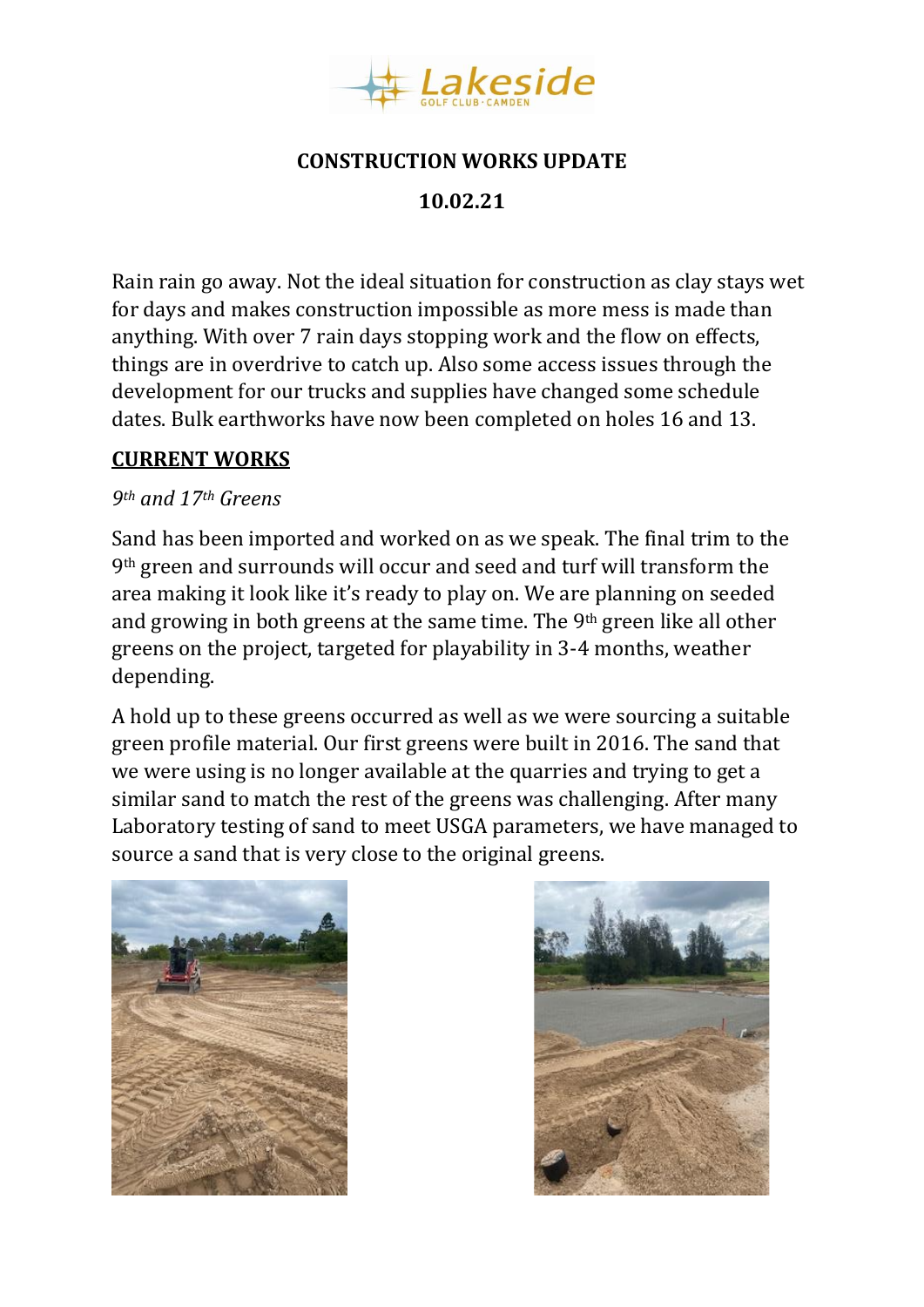

# *16th/18th tees*

The new tees have been levelled and sand imported into the tee tops. Irrigation has been installed with the mainline, valves and laterals in the ground. Final trim and turf and these tees will be complete for grow in coming weeks.



The 18th tee complex is now on the edge of the little dam that will sit on the LHS. This is the view from the Blue tee. The social in front, a black tee behind and the ladies tee is the current social/ ladies tee they are playing off at 18 now. There are a few more trees to be removed on the LHS near the dam which will open the hole up and give views to the green. Concrete paths are installed and will provide great access around these 4 new holes.

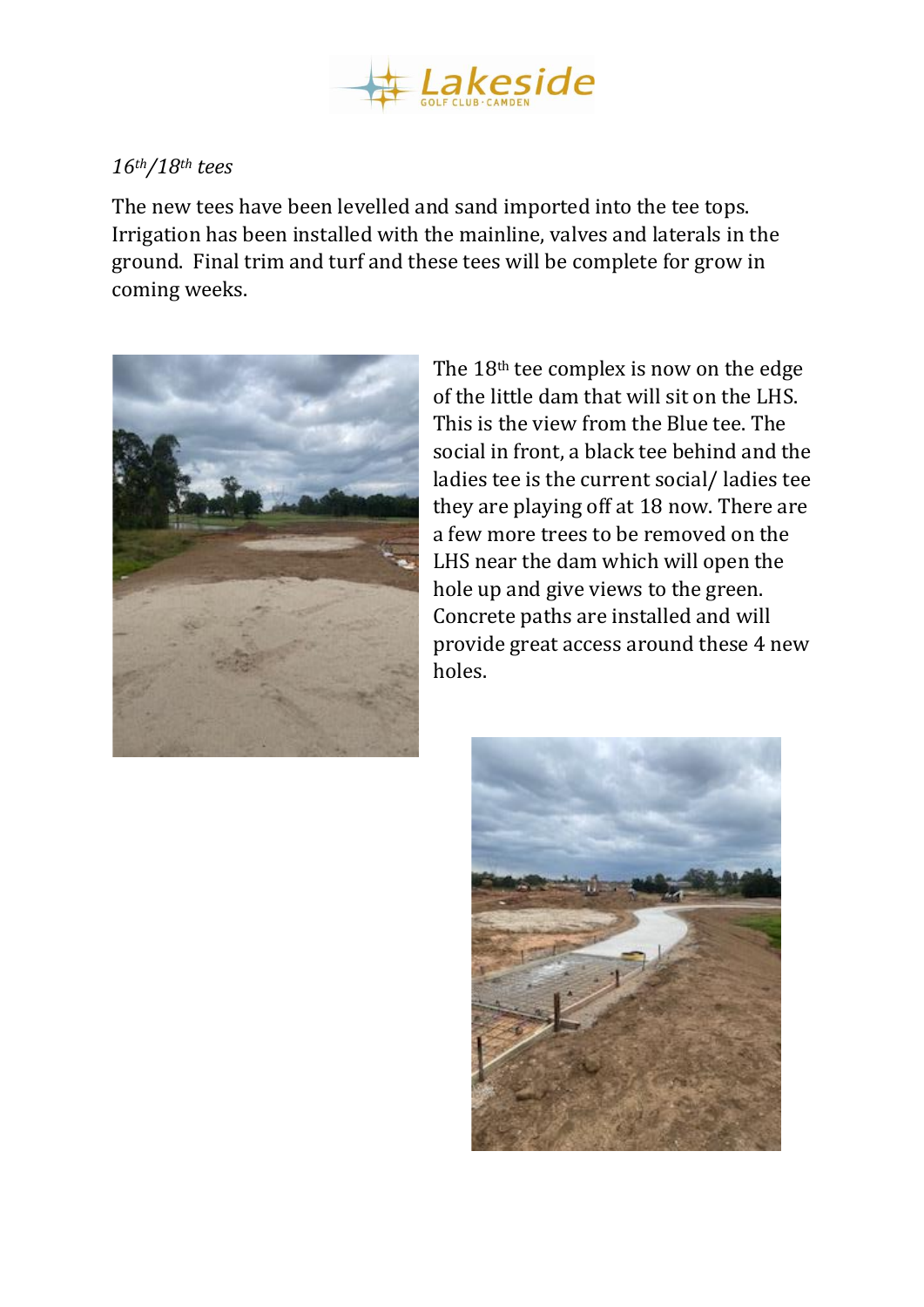

### *18th Fairway Extension*

Given the huge carry from the tee and the old carry that had minimal topsoil/grass and no irrigation, a decision was made to improve all this area at the same time. We apologise for the inconvenience to the 18th, but feel these improvements will make this an even greater finishing hole. Irrigation was installed all the way to the tees with mainline, valves, laterals and sprinkler heads installed. Topsoil was imported to site, 300 cubic meters, and moved with a large dozer. Unfortunately rain occurred and this delayed the ability to hoe the soil into a fine topsoil. This has now been completed, a final trim will be carried out and turf will be laid.